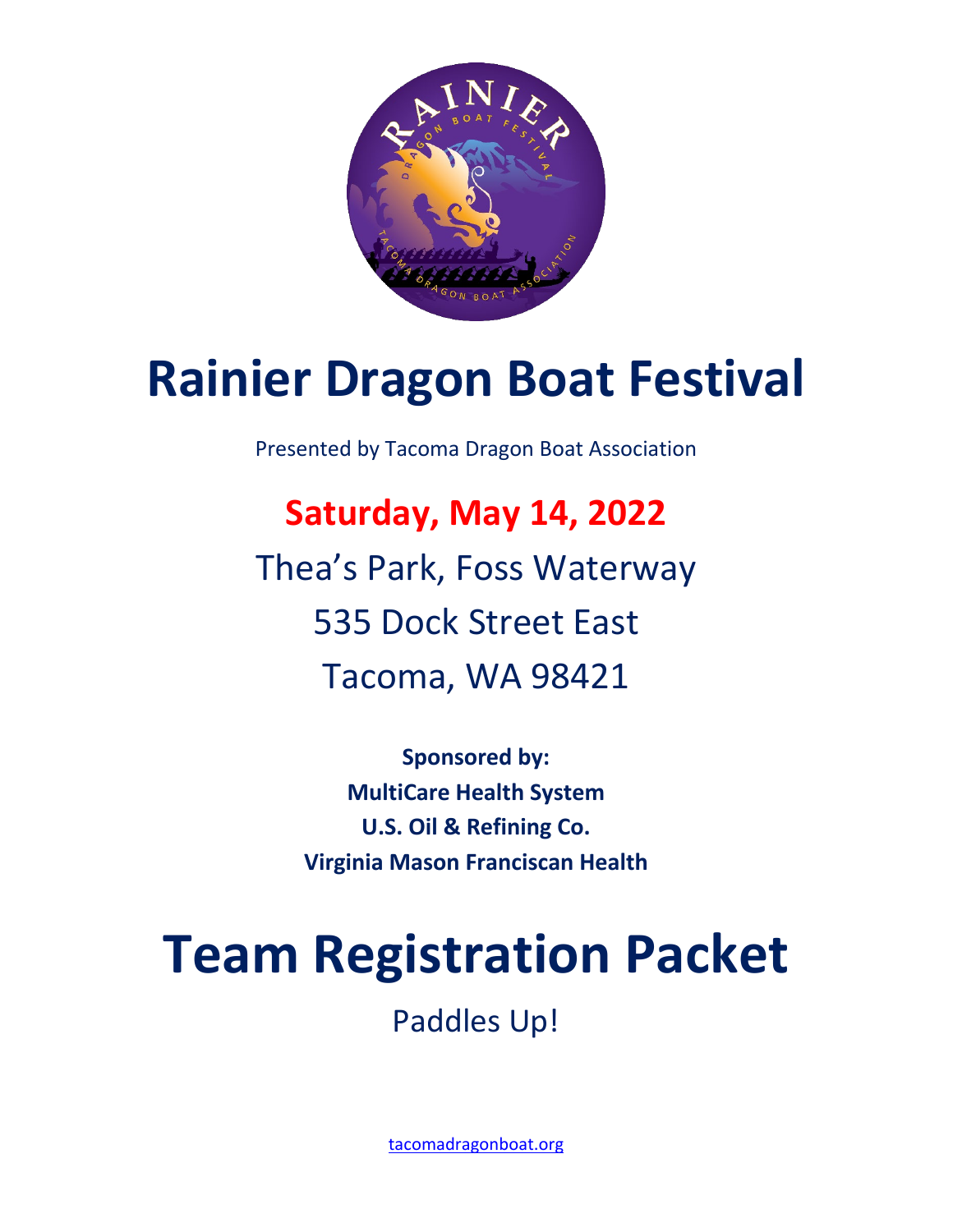## **Rainier Dragon Boat Festival Presented by**

### Tacoma Dragon Boat Association

Hello Paddlers!

The **Tacoma Dragon Boat Association** (TDBA) is pleased to present the annual Rainier Dragon Boat Festival. This annual regatta has become one of the premier competitive dragon boat events in the Pacific Northwest.

TDBA invites competitive and corporate/community teams to join us. The racecourse is 300 meters, and the race venue is located at Thea's Park on the Foss Waterway in beautiful downtown Tacoma, Washington.

The registration packet includes:

- Registration Information
- Team Roster/Paddler Waiver Acknowledgement Form and race rules and regulations

**IMPORTANT**: Register to race at [tacomadragonboat.org.](http://www.tacomadragonboat.org/) Payment must be received by TDBA by April 30, 2022, in order to complete your registration.

Check us out on [Facebook](https://www.facebook.com/TacomaDragonBoatAssociation) and [Instagram](https://www.instagram.com/destinydragons/)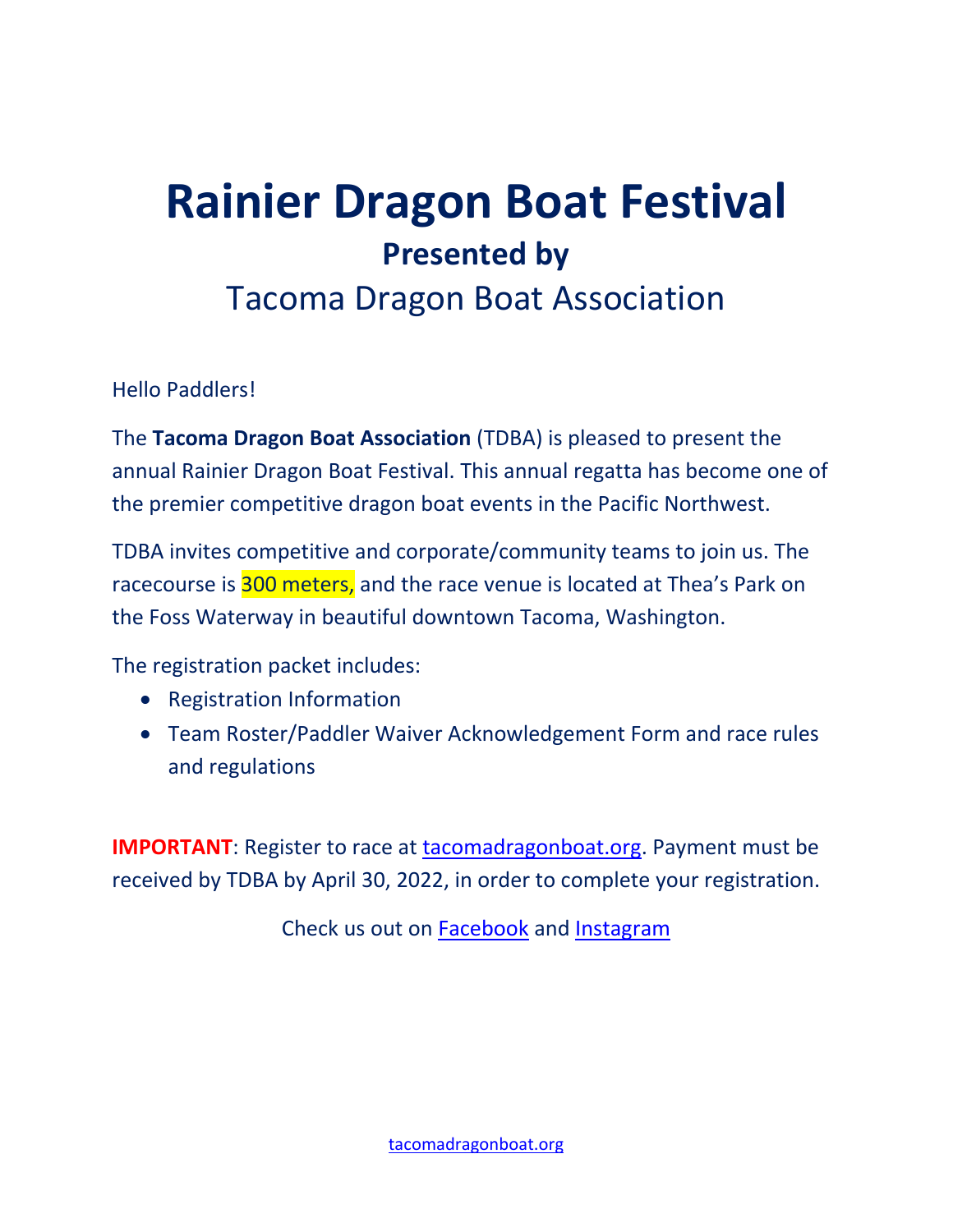## **Rainier Dragon Boat Festival Presented by**

Tacoma Dragon Boat Association

- **1.** Visit our webpage at [tacomadragonboat.org](http://www.tacomadragonboat.org/) to complete the team registration.
- **2.** If you are having problems registering online, please email [tacomadragonboat@gmail.com](mailto:tacomadragonboat@gmail.com) or [smarie7488@aol.com](mailto:smarie7488@aol.com)

#### **Entry Fees:** \$600 Adult Team

#### *A \$75 fee will be charged for all cancellations prior to April 30, 2022. Fees are non-refundable after April 30, 2022.*

**Divisions**: Mixed, Women, Corporate, Community (*A minimum of three teams will be needed to create a division*.)

- Mixed teams will consist of 20 paddlers (a minimum of 10 female paddlers), 1 caller, 1 steersperson, and 1-4 alternates. Callers and steers will be provided, if needed, for corporate and community teams.
- Mixed teams must have at least half of the crew comprised of women
- Team paddlers must be 14 years old or older.

For questions about registration please contact Shiela Marsh

- 253-677-0303
- [smarie7488@aol.com](mailto:smarie7488@aol.com) or tacomadragonboat@gmail.com